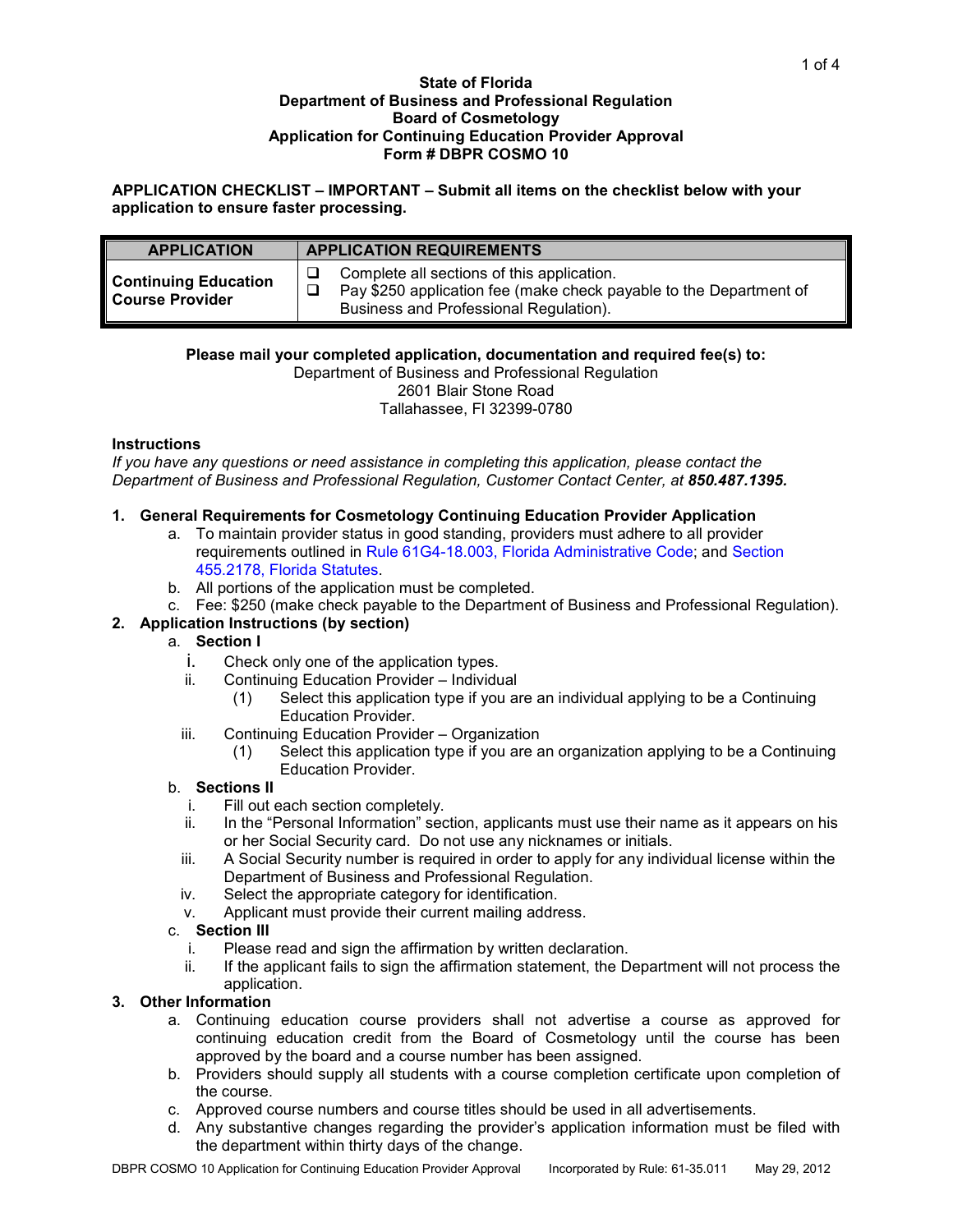- e. Provider approval is valid until May 31 of odd-numbered years and must be renewed. Providers are responsible for renewing all courses prior to the course expiration date.
- f. Providers must work with licensees to resolve reporting conflicts.
- g. Course approval is valid for two years from the date of board approval. Providers must reapply for course renewal every two years.

**Refer to Rule 61G5-32.001, Florida Administrative Code, for additional information regarding provider and course requirements.**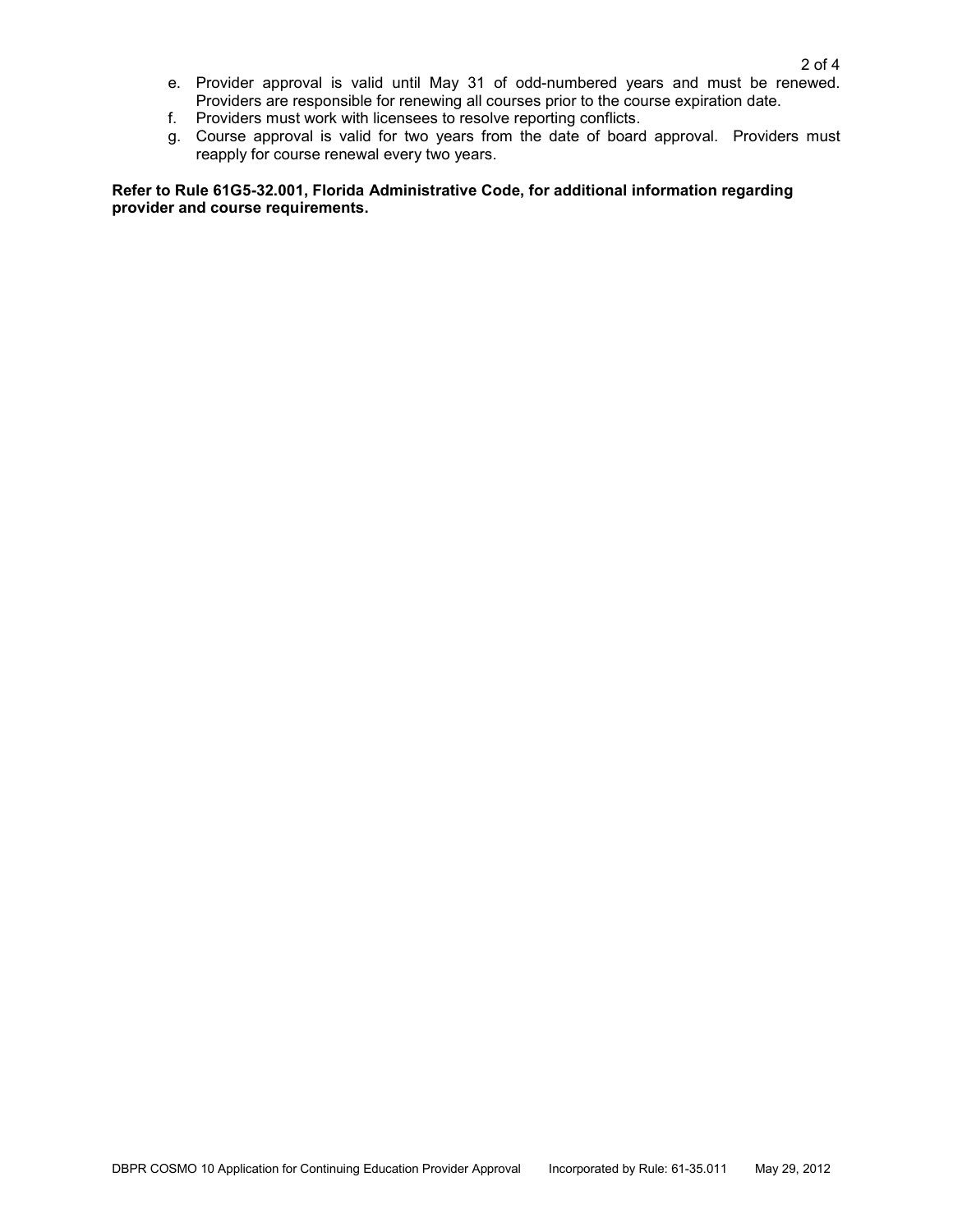#### **State of Florida Department of Business and Professional Regulation Board of Cosmetology Application for Continuing Education Provider Approval Form # DBPR COSMO 10**

If you have any questions or need assistance in completing this application, please contact the Department of Business and Professional Regulation, Customer Contact Center, at **850.487.1395.** *For fees and additional information see the Instructions at the beginning of this application.*

## **Section I – Application Type**

| CHECK ONE OF THE APPLICATION TYPES |                                                        |  |
|------------------------------------|--------------------------------------------------------|--|
|                                    | Continuing Education Provider- Individual [0511/1030]  |  |
|                                    | Continuing Education Provider-Organization [0511/1030] |  |

## **Section II – Applicant Information**

| <b>APPLICANT INFORMATION (Provider/Owner)</b>                                                                                                                                |                                                             |              |                        |  |  |  |  |
|------------------------------------------------------------------------------------------------------------------------------------------------------------------------------|-------------------------------------------------------------|--------------|------------------------|--|--|--|--|
| Last/Surname<br>First                                                                                                                                                        |                                                             | Middle       | Suffix                 |  |  |  |  |
|                                                                                                                                                                              |                                                             |              |                        |  |  |  |  |
| Company/Organization Name                                                                                                                                                    |                                                             |              |                        |  |  |  |  |
| Social Security Number (if applying as an Individual)*                                                                                                                       |                                                             |              |                        |  |  |  |  |
|                                                                                                                                                                              | Federal Employer ID Number (if applying as an Organization) |              |                        |  |  |  |  |
| <b>GENERAL IDENTIFICATION</b>                                                                                                                                                |                                                             |              |                        |  |  |  |  |
| Is Provider approved by any other board within the Department of Business and Professional Regulation<br>to provide continuing education?<br>Yes<br>□<br><b>No</b><br>$\Box$ |                                                             |              |                        |  |  |  |  |
| If yes, what is the provider approval number?                                                                                                                                |                                                             |              |                        |  |  |  |  |
| <b>MAILING ADDRESS</b>                                                                                                                                                       |                                                             |              |                        |  |  |  |  |
| Company Name                                                                                                                                                                 |                                                             |              |                        |  |  |  |  |
| Street Address or P.O. Box                                                                                                                                                   |                                                             |              |                        |  |  |  |  |
|                                                                                                                                                                              |                                                             |              |                        |  |  |  |  |
| City                                                                                                                                                                         |                                                             | <b>State</b> | Zip Code (+4 optional) |  |  |  |  |
| County (if Florida address)                                                                                                                                                  | Country                                                     |              |                        |  |  |  |  |
| BUSINESS LOCATION ADDRESS (IF DIFFERENT THAN MAILING ADDRESS)                                                                                                                |                                                             |              |                        |  |  |  |  |
| <b>Street Address</b>                                                                                                                                                        |                                                             |              |                        |  |  |  |  |
|                                                                                                                                                                              |                                                             |              |                        |  |  |  |  |
| City                                                                                                                                                                         |                                                             | <b>State</b> | Zip Code (+4 optional) |  |  |  |  |
| County (if Florida address)<br>Country                                                                                                                                       |                                                             |              |                        |  |  |  |  |